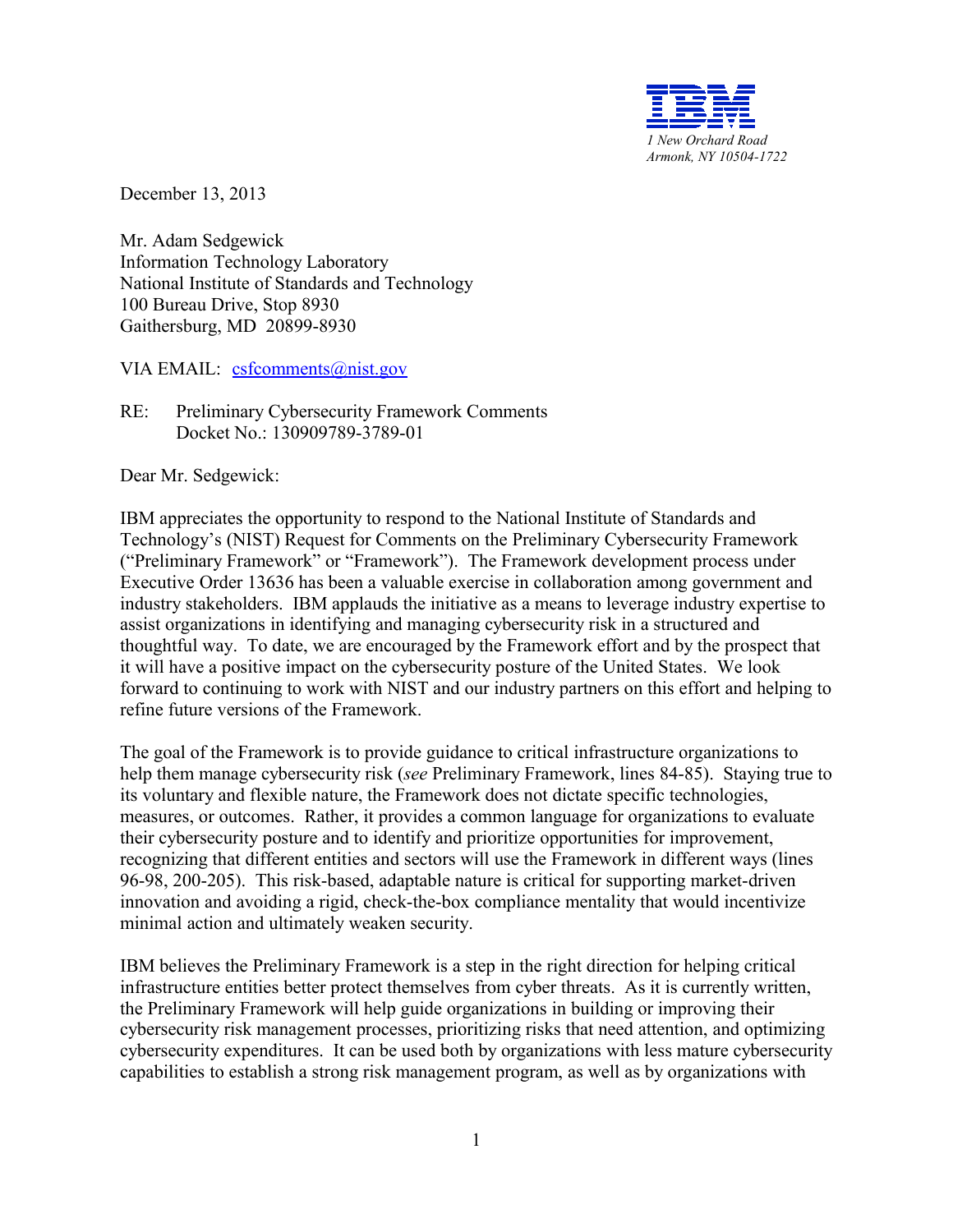sophisticated processes as a tool for continued assessment. It also serves as a valuable resource and collection of informative standards, guidelines, and practices.

The Framework, however, needs clarification in certain key areas to ensure that it appropriately reflects its risk-based approach, is not misunderstood to require particular outcomes, and does not overreach in scope. We address these and other issues in our comments below.

## **Successful Elements of a Risk-Based Approach**

IBM reviewed the Framework from the perspective of a company that both secures its own globally integrated enterprise (spanning 150 countries, more than 400,000 employees, 120,000 servers, and half-a-million networked devices), as well as provides security services and solutions to virtually every sector of business worldwide. Based on our experience with IT risk management both internally and externally, we believe that the Preliminary Framework is a reasonable representation of the elements that are required for a successful cybersecurity risk management program. For companies with established cybersecurity risk management programs, there is value in reviewing the Framework categories and the informative references at the subcategory level. For organizations with less advanced cybersecurity risk management programs or that are looking to create a cybersecurity risk management process from scratch, the Framework is a pragmatic model and method of implementation.

It is important to emphasize that the value of the Preliminary Framework is as a risk management program, not a static list of cybersecurity controls. Lists of specific controls often do not address the actual risks businesses face every day and cannot keep pace with the world's constant change. Today's businesses – which are increasingly dependent on technology for the delivery of products and services – are particularly subject to the risks associated with swift adoption of rapidly emerging IT-enabled business paradigms.

A risk management process – such as the one outlined in the Preliminary Framework – provides a dynamic mechanism for capturing, analyzing, and acting on information related to potential causes and impacts of the changes around us. As the knowledge and understanding of this change increases, the resultant cybersecurity risk that we are faced with will decrease. But we must also recognize that knowledge and understanding alone cannot remove all cybersecurity risk. Acceptance of a reasonable level of risk is an important function in managing risk. In this, the Preliminary Framework provides its most significant value: As a risk management program framework, it recognizes that total risk elimination is often impossible; instead, it instantiates a process of risk management that allows for identification, prioritization, and remediation of reasonable risk to organizations.

In keeping with this thought, the Preliminary Framework can be improved, over time, to better delineate best practices in the area of risk identification and risk measurement. For example, the Identify function emphasizes the need to inventory and prioritize business critical IT and information assets, but it is largely silent on how to identify risk to these assets within a business process context. Also, while the Respond function identifies the importance of incident response policies and processes, the Framework is again largely silent on the need to collect and analyze incident related data for the purpose of feeding actual losses into the risk management identification phase.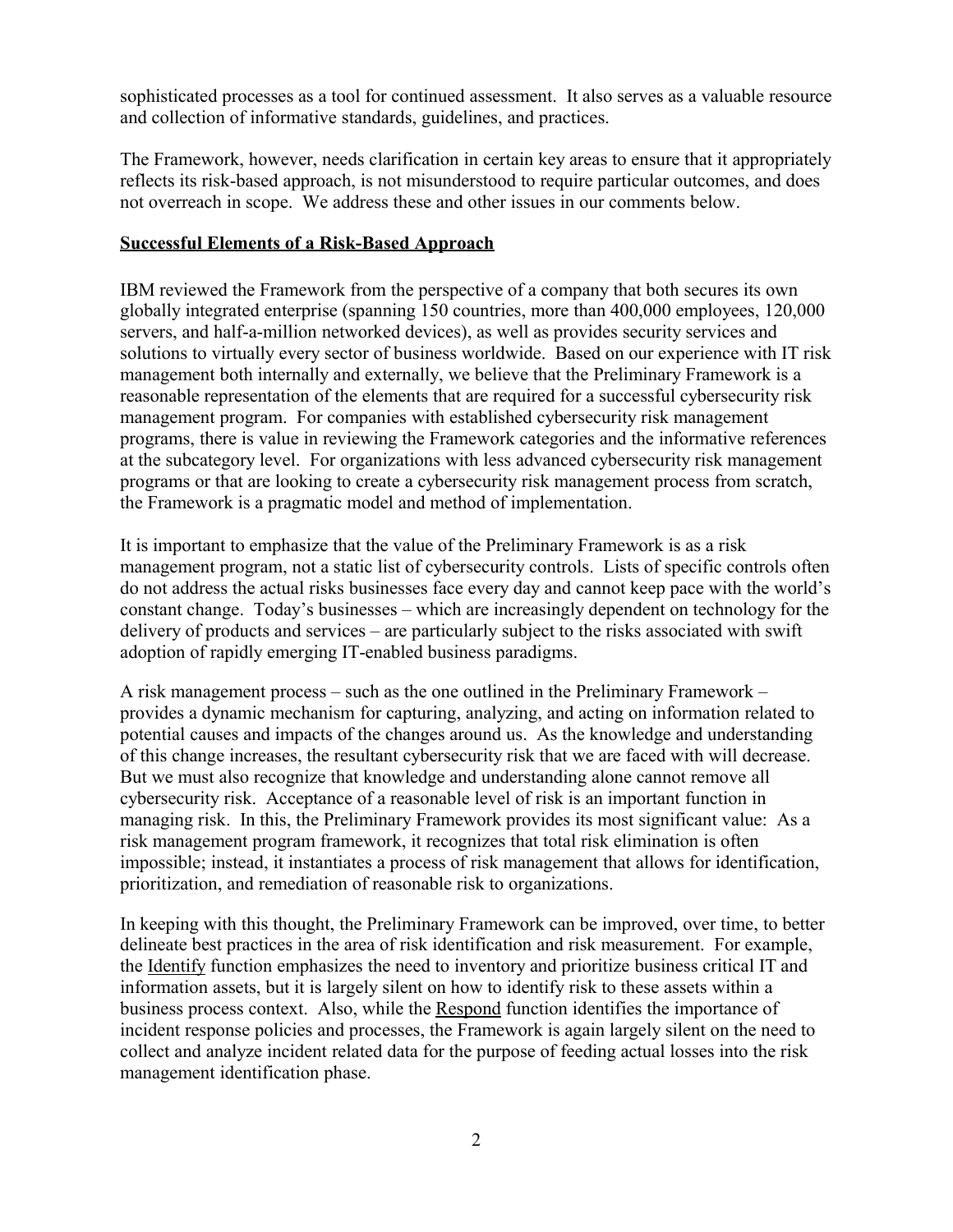Along these lines, the Framework categories and subcategories should be clarified to reflect the Framework's risk-based approach. If taken out of context of the Framework's overall riskconscious method, for example, a number of the subcategories could be read to suggest more of a blunt instrument approach that organizations should apply equally to all assets and data regardless of their importance or to all vulnerabilities regardless of their risk.<sup>[1](#page-2-0)</sup> As discussed, however, most organizations will not be able to protect all data and assets successfully all of the time or eliminate all vulnerabilities. Organizations should therefore prioritize their efforts based on criticality and risk. While implicit throughout the Framework, this concept should be expressed more clearly in Appendix A.

It is also important to recognize that not every subcategory will be of similar value to each organization and that there are likely to be additional subcategories not presently included in the Framework that may be significant for some entities. Over time, as organizations sharpen their risk management programs and continue to learn from experience, they will help identify areas where the Framework itself can be improved. For this reason, it is important that the Framework recognize, as it currently does, that it is intended to complement, rather than replace, an organization's existing cybersecurity risk management process (lines 100-101). Indeed, companies should be encouraged to continue developing, updating, and employing their own cybersecurity risk management frameworks. As organizations fine-tune their efforts to their own needs and risks, their market-driven experience will benefit future versions of the Framework.

The Framework can thus be supplemented over time with a repository of institutional knowledge related to cybersecurity risk that can help organizations "jump-start" and/or optimize cybersecurity risk management activities. Until that time, organizations can turn to the Framework – with the assistance of trusted advisors like IBM – for guidance on how to drive the organizational focus, process, and management foundation necessary to manage prevalent risk. IBM Security Services has already released a maturity assessment based on the Preliminary Framework as written today and plans to formally release an assessment based on the final Framework in February 2014.

#### **Adoption**

Much of the discussion at the  $5<sup>th</sup>$  Cybersecurity Framework Workshop focused on what it means for an organization to adopt the Framework. A number of participants expressed concerns that the meaning of "adoption" was too uncertain and suggested clarifying the definition in the Framework.

We agree that the definition of "adoption" should be clarified. The concept of adoption itself can be confusing in the context of the Framework because it implies a fixed set of rules and an outcome or performance-based metric that can be universally applied across all critical infrastructure entities. But such a metric would be in conflict with the very nature of the Framework as a flexible and adaptable tool. As described below, what we believe is really meant by "adoption" is the *utilization* of the Framework as a guide to identifying and managing

<span id="page-2-0"></span><sup>1</sup> *See, e.g.,* ID.RA-1 ("Asset vulnerabilities are identified and documented."); PR.DS-1 ("Data-at-rest is protected."); PR.DS-2 ("Data in motion is secured."); PR.DS-5 ("There is protection against data leaks."); PR.DS-6 ("Intellectual property is protected.); PR.PT-4 ("Communication networks are secured."); DE.CM-4 ("Malicious code is detected.")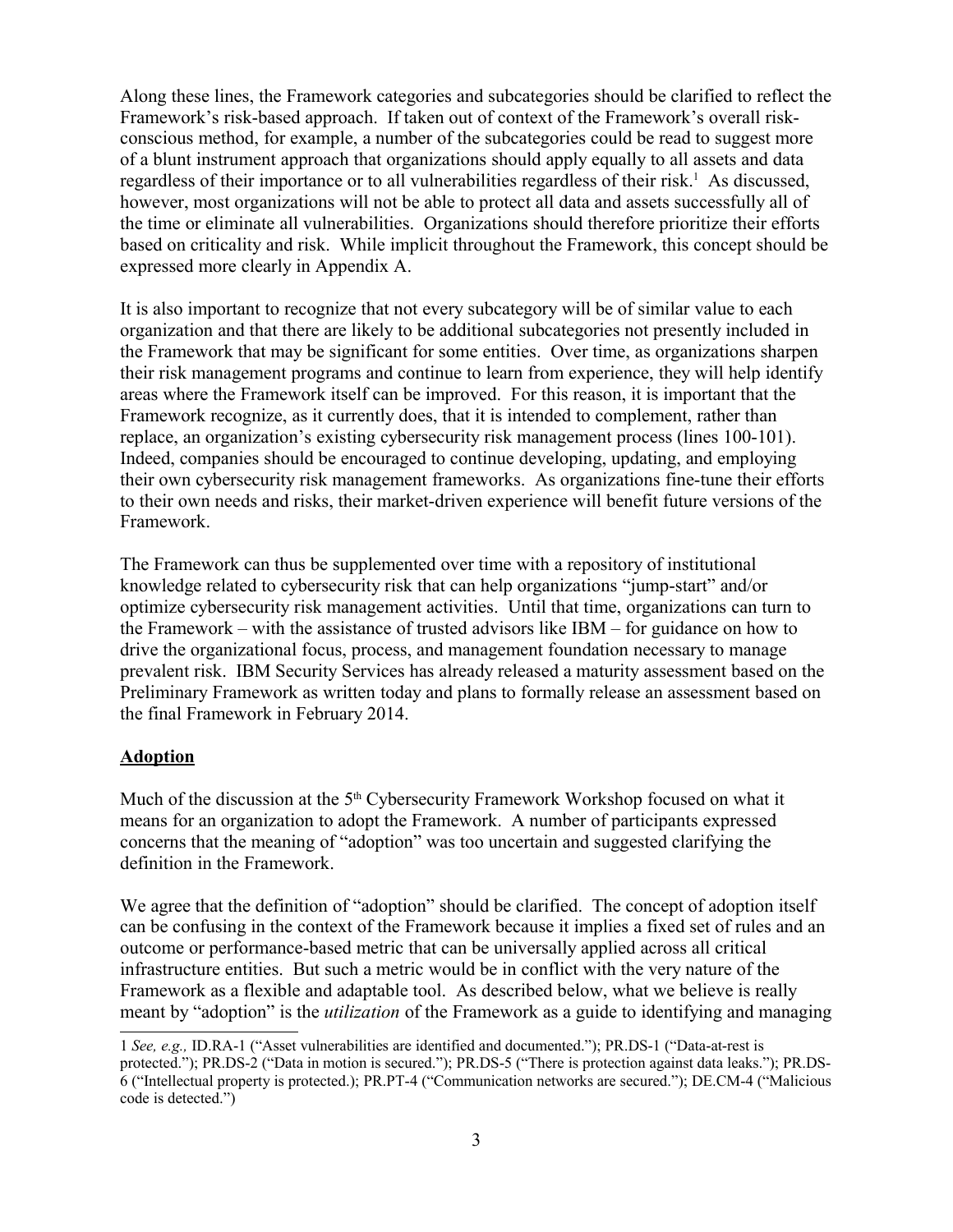cybersecurity risk. The "utilization" concept is consistent with the definition that NIST recently provided in its Update on the Development of the Cybersecurity Framework (Dec. 4, 2013) (discussed below).

Consistent with its risk-based approach, the Framework sensibly recognizes that organizations vary widely in their business models, resources, risk tolerance, approaches to risk management, and effects on security, national economic security, and national public health or safety (lines 180-182). As a result, the Framework allows for flexible implementation, noting that different entities will use it for different means (lines 203-205). Importantly, it does not direct particular actions to be taken or require certain outcomes to be achieved. Rather, the categories and subcategories listed in Appendix A are activities and outcomes to be *evaluated*, and the corresponding standards, guidelines, and practices are non-exhaustive example sets of common ways organizations may choose to address risk in those categories (lines 235-237). In other words, the Framework is "not a checklist of activities to perform" (line 208).

What the Framework is, instead, is a common language for expressing, understanding, and managing cybersecurity risk (lines 200-201). At its essence, it is a methodology – a tool – for conducting a self-assessment of cybersecurity risk (line 148). It helps organizations identify their current cybersecurity posture for known categories of risk, set goals for their target state for such categories, and identify and prioritize actions for reaching the target state (lines 96-98). It provides informational resources to help guide organizations in achieving their risk management goals, but each organization must choose what its goals are and how it reaches them. Even the risk management process itself will vary across organizations (lines 100-104).

Some of the confusion about adoption may result from the fact that the categories and subcategories are described with outcome-oriented language. For example, subcategories PR.DS-1 and RS.MI-2 simply state the outcomes: "Data-at-rest is protected," and "Incidents are eradicated." As with all the other subcategories, however, the intent of this language is not to state an outcome that must be achieved before an organization is considered to have adopted the Framework. Protecting data-at-rest, of course, can be a very complicated and challenging effort in which risk can be mitigated but may never be fully eliminated. And eradicating incidents is an ideal end-state that organizations should constantly strive for but may have difficulty reaching permanently. Other subcategories may be more realistic to achieve but of varying importance in the risk profiles of different organizations. Many entities will even have varying and constantly changing levels of maturity within their own organization, as they adapt to events such as mergers and acquisitions or the introduction of new products, services, or business ventures. The subcategories therefore should be read not as static outcome requirements, but as outcome-oriented goals that organizations can assess, prioritize based on their risk profile, and evaluate progress towards, while using the informative resources as examples of practices that may help them achieve progress.

Confusion about adoption may also result from misinterpretation of the Framework Profile and Framework Implementation Tiers. Similarly, these should be tools for organizations to set goals, evaluate their own progress, make informed decisions, and prioritize resources. They should not be seen as a method for calculating standard scores or metrics that organizations must reach to adopt the Framework. Each organization may have different priorities and may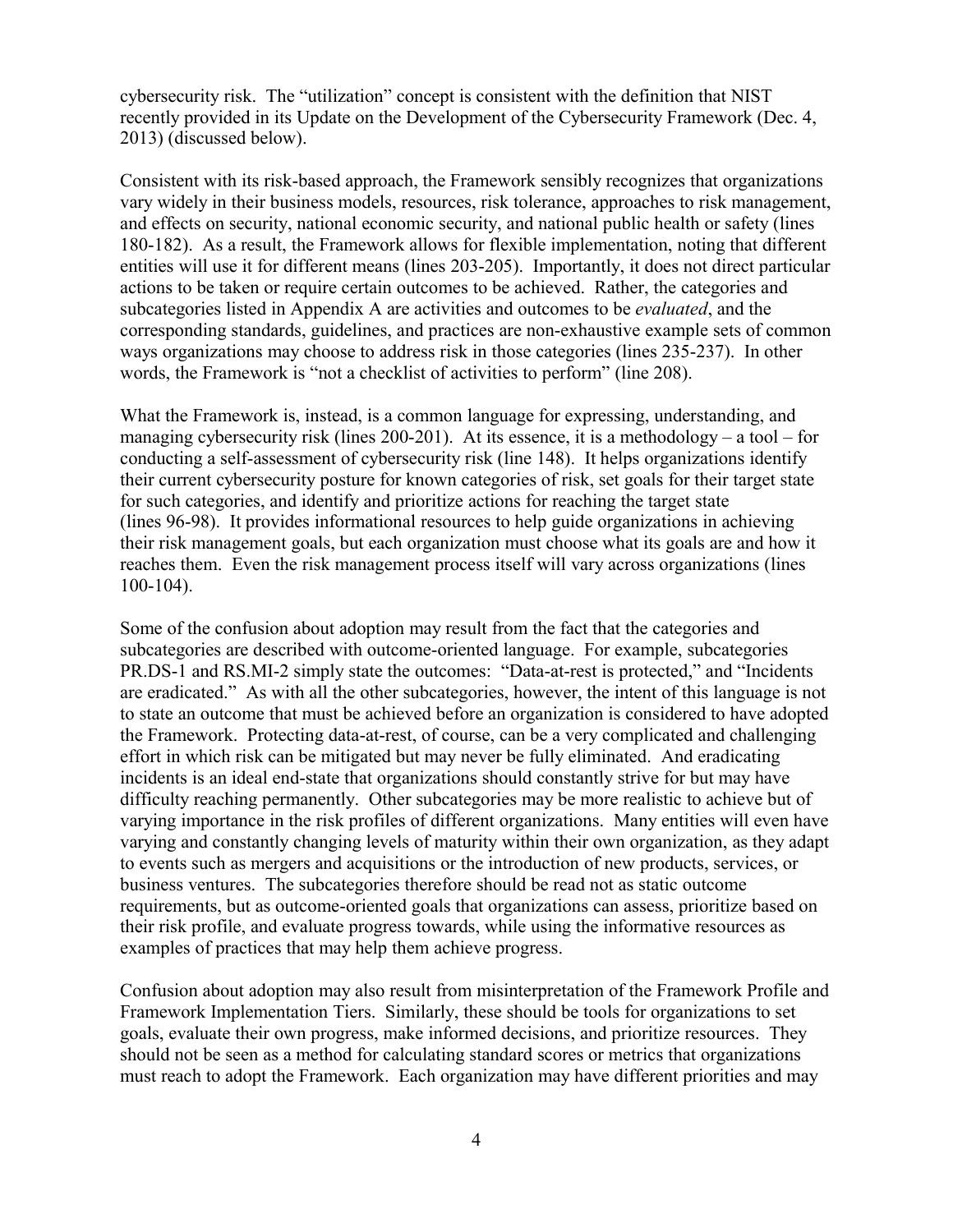measure their profiles and progress in different ways. Depending on the organization, lower maturity levels on particular subcategories may be an appropriate risk-management strategy.<sup>[2](#page-4-0)</sup>

To address the confusion and concern about adoption, we recommend that the Framework contain a clear statement defining what it means to adopt the Framework. In IBM's view, organizations should be considered to have "adopted" – or, more aptly, to be "using" – the Framework if they have incorporated the Framework's main *evaluation* concepts into their own cybersecurity risk management processes. To be more specific, an organization uses the Framework when it has incorporated into its own cybersecurity risk management program *processes* for identifying, assessing, prioritizing, and/or communicating its: (1) risk posture with respect to the Functions listed in the Framework Core; (2) current and target approaches to address those risks; and (3) cost-effective actions to reduce those risks considered in the context of the organization's broader risks and priorities.<sup>[3](#page-4-1)</sup>

We also recommend that the Framework clarify a few related points. First, it should state that it is not intended to create a universal metric of adoption. To emphasize this point, it should clarify that there are no defined sets of risk mitigation actions that organizations must take, or outcomes that organizations must achieve, in order to adopt the Framework.

Second, the Framework should make clear that the categories and subcategories, while described in outcome-oriented language, are goals to be set and evaluated. The Framework should recognize that there will be a spectrum of progress towards those goals, and many of them – like "Data-at-rest is protected" – may never be fully achieved. It should emphasize that the point of the Framework is the *process* for evaluating these goals, and that organizations may vary considerably in their progress and approach based on their own business models and resources, among other factors.

Third, the Framework should make clear that the Framework Profiles and Tiers are tools for organizations to use internally to prioritize actions and measure their progress, and that they should not be read to require a particular outcome or score.

#### **Voluntary Nature**

A fundamental aspect of the Framework is its voluntary nature, which enables the Framework's flexible and risk-based approach. Any attempt to mandate the Framework would

<span id="page-4-0"></span><sup>2</sup> There is also ambiguity in the Framework about (1) whether the Tiers apply to each subcategory or to an organization's overall cybersecurity risk management maturity, and (2) whether there should be a standard methodology for measuring the Profiles and Tiers across organizations. Clarification of the first issue depends on part on the second. While promoting a common language is an important goal of the Framework, we believe it is too early in the Framework development process to describe a standard methodology for measuring Profiles or Tiers. Many entities today use different and valid methods for measuring cybersecurity maturity, and NIST should encourage the market to continue developing those methods before suggesting a particular method in the Framework.

<span id="page-4-1"></span><sup>3</sup> This is largely consistent with NIST's proposed definition in its December 4 update, with a few minor changes. *See* Update on the Development of the Cybersecurity Framework (Dec. 4, 2013) ("An organization adopts the framework when it uses the Cybersecurity Framework as a key part of its systematic process for identifying, assessing, prioritizing, and/or communicating: cybersecurity risks; current approaches and efforts to address those risks; steps needed to reduce cybersecurity risks as part of its management of the organization's broader risks and priorities.").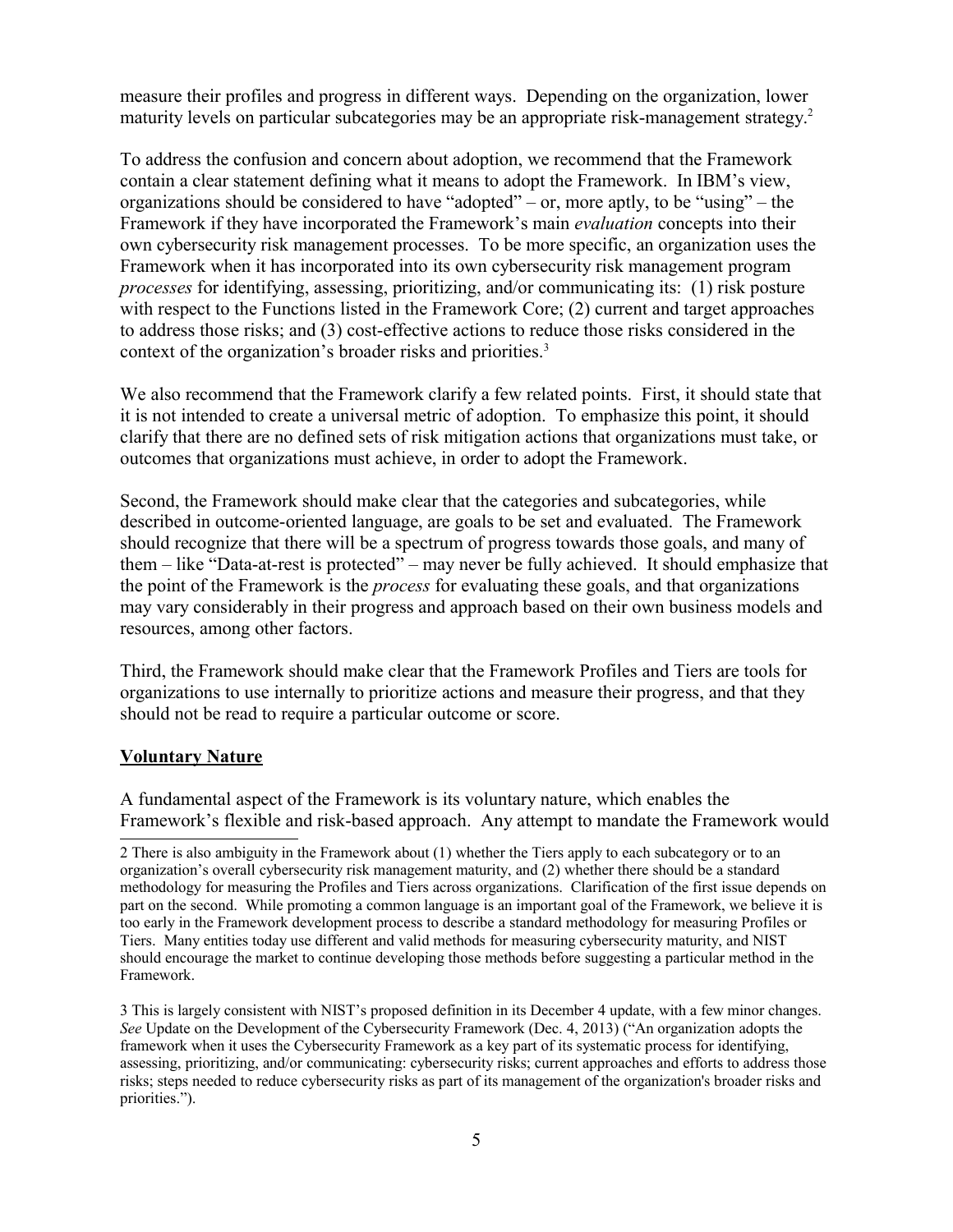likely encounter efforts to impose certain outcome-based requirements. Such a prescriptive regime would result in weaker cybersecurity programs by encouraging firms to invest only in meeting specific items on a checklist that ultimately would not be able to keep pace with rapidly changing technology and threats. As the President's Council of Advisors on Science and Technology (PCAST) stated as its central conclusion in its November 2013 Report to the President, cybersecurity will not be achieved by a collection of static precautions or list-based mandates that encourage a "check-the-box" mentality and provide incentives for minimal compliance, but rather requires a set of processes for continuous improvement.

Standing by itself, the Framework represents the type of voluntary, continuous riskmanagement process that will help organizations build or improve on their existing cybersecurity programs in a flexible way that makes sense for individual business and risk profiles. If used as intended, it will support efforts by companies to prioritize risks that require attention and optimize cybersecurity expenditures, while avoiding the pitfalls and false sense of security of rigid or prescriptive compliance requirements.

The potential for counterproductive mandates, however, exists beyond the development of the Framework. Executive Order 13636 requires federal agencies to evaluate the Framework against current regulatory requirements for critical infrastructure and to propose new requirements where current requirements are deemed insufficient. The Executive Order also required a review of existing federal procurement requirements related to cybersecurity.

For the reasons already discussed, we strongly discourage any efforts to transform the voluntary Framework process into a mandated program. Mandating the Framework in federal agency procurements, for example, could have the effect of focusing acquisition and program management efforts on compliance-related metrics, leading to reduced flexibility for government contractors to employ risk-based and innovative efforts to improve cybersecurity. Any reference to the Framework in a regulatory, procurement, or other related context must not lose sight of what the Framework is: a language and structure for risk management processes that will be implemented differently in each organization, not a checklist of specific measures that must be taken or outcomes that must be achieved. For this reason, it is important for NIST to provide the clear guidance recommended above on the issues related to "adoption."

### **Standard of Care**

Related to the issues of adoption and voluntariness is the legal question of whether the Framework will set a new standard of care in cybersecurity-related litigation or regulatory proceedings. Some observers have assumed that the Framework, even though voluntary and non-regulatory in nature, will nonetheless become a de facto standard of care that courts and regulators will look to for guidance on what constitutes reasonable cybersecurity measures.

For the same reasons that adoption of the Framework cannot be measured by the implementation of a particular control or the achievement of a specific outcome, the Framework should not be viewed as setting a new legal standard of care for cybersecurity liability or compliance. For example, a plaintiff in a civil action or a regulatory agency should not be able to point to the Framework itself as evidence that an organization should have implemented a particular control, achieved a stronger outcome, or set a higher priority for a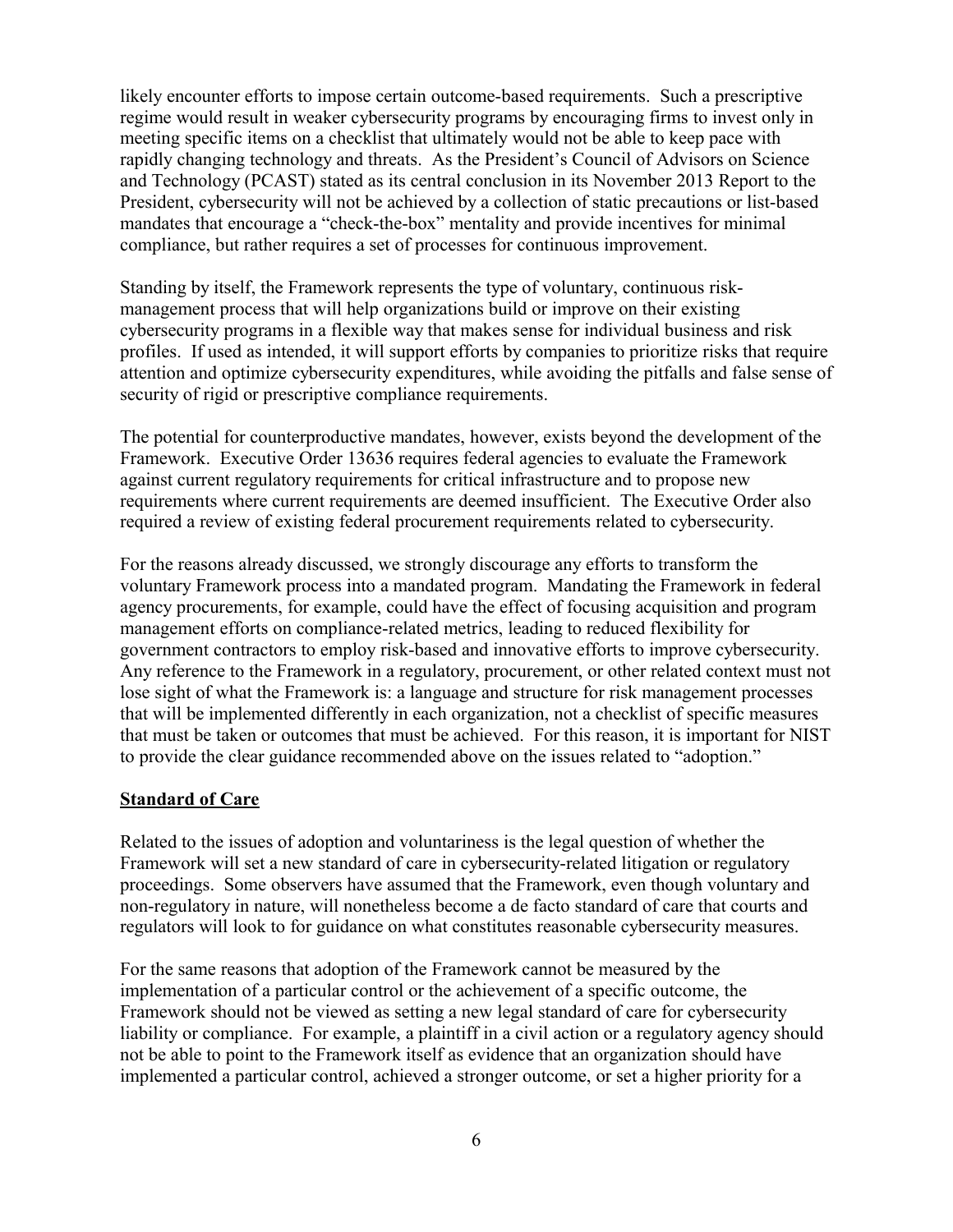particular category. The Framework does not dictate certain measures or outcomes and should not be misunderstood as doing so.

NIST, of course, cannot control how litigants and others will try to use the Framework in adversarial settings. But given the significant potential for misinterpretation of the Framework in such contexts, the Framework's intent should be clarified on this issue. To avoid such confusion, we suggest that the Framework include language stating that it is not intended to set a legal standard of care on any particular cybersecurity measure or outcome, or define what constitutes "reasonableness" in any particular context, as such a result would be inconsistent with its purpose of providing a flexible, risk-based approach that will be adapted and used by different organizations in different ways.

# **Privacy**

IBM has a long history of privacy leadership – from our adoption of one of the world's first global privacy codes of conduct in the 1970s, to our status as the first company to be certified under the Asia Pacific Economic Cooperation Organization Cross Border Privacy Rules earlier this year. We agree that the Framework should address privacy; doing so will bolster public trust in, and support for, cybersecurity programs. We believe, however, that the Framework should not attempt to set forth a comprehensive approach for implementing a privacy program but rather focus on the *privacy impacts of cybersecurity actions.*

The privacy approach in the current draft is widely seen as too broad and beyond the appropriate scope for the Framework. A targeted approach is more suitable because not all cybersecurity actions have privacy impacts. Moreover, privacy considerations vary according to context, jurisdiction, and sector and are evolving rapidly. Different industries have differing approaches and future needs; they will hesitate to adopt a single approach to privacy, especially one marked by broad and open-ended direction, such as that proposed by Appendix B. Because a targeted approach would make the Framework more compatible with varying privacy regimes, it would make the Framework more attractive to organizations operating in multiple jurisdictions and more influential internationally. A more targeted privacy approach would also help avoid concerns about creating an unintended regime of de facto privacy regulation.

By focusing on privacy impacts of cybersecurity actions, the Framework can provide clearer and more actionable guidance that will be more readily adopted by organizations across a variety of industries. Such guidance (whether incorporated in Appendix A or listed separately) could appropriately address categories such as:

- Assessing the privacy implications of an organization's cybersecurity program;
- Adopting processes to support compliance of cybersecurity activities with applicable privacy laws;
- Adopting processes to identify and mitigate potential privacy impacts of monitoring, gathering, or sharing information for cybersecurity purposes; and
- Appropriately training individuals with cybersecurity-related privacy responsibilities.